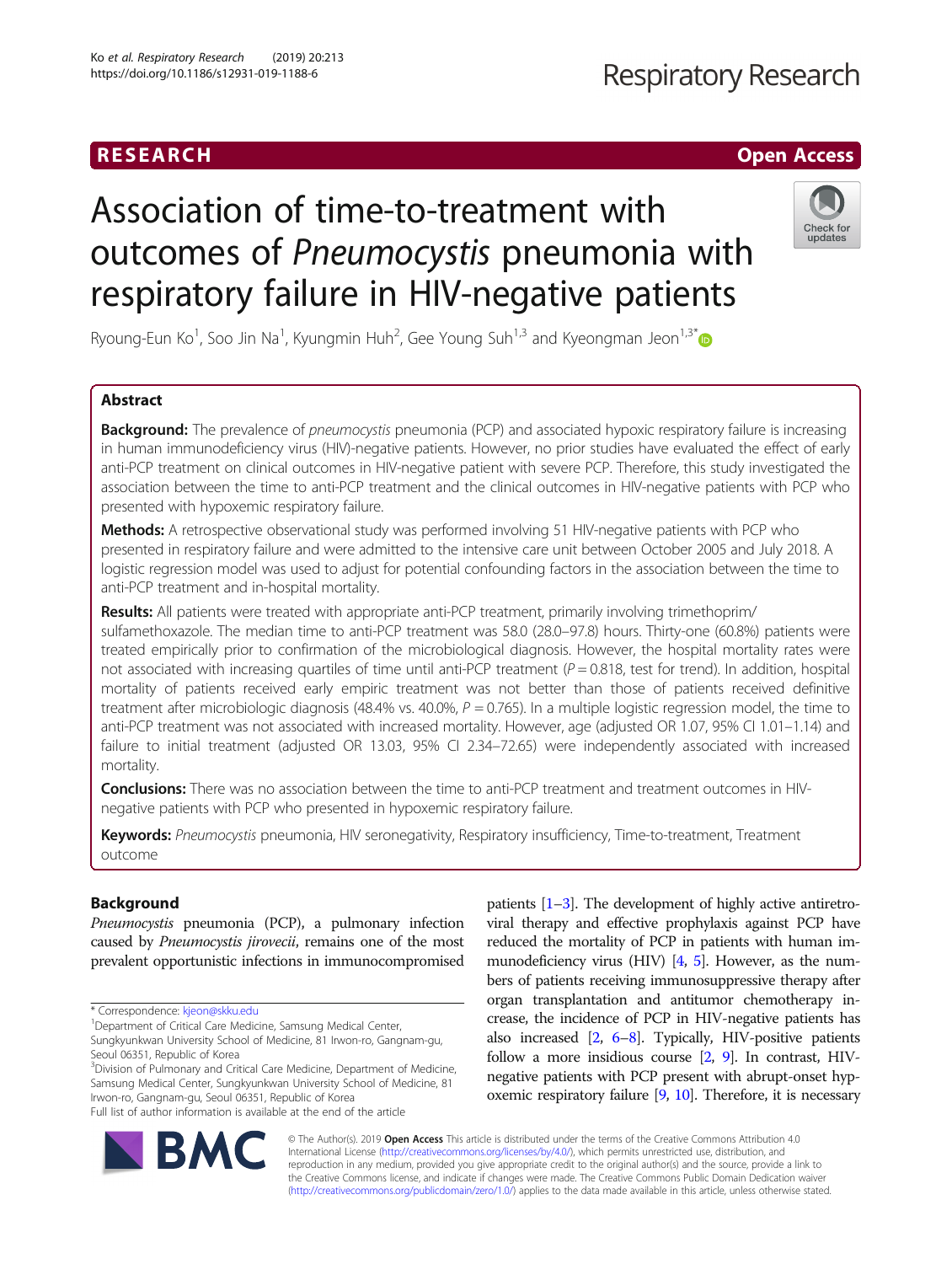to treat the infection before complications from respiratory failure arise. However, early treatment is sometimes difficult, as the diagnosis of PCP is mostly a clinical one in critical care settings [\[9](#page-9-0)].

Over the past several decades, trimethoprim/sulfamethoxazole (TMP/SMX) remains the drug of choice for PCP [\[2](#page-8-0), [9](#page-9-0), [11\]](#page-9-0). Because of the high mortality rate in HIV-negative patients, it has been suggested that anti-PCP treatment should be started empirically in patients who are suspected to have moderate to severe PCP [\[12](#page-9-0)]. However, TMP/SMX induces several side effects, including granulocytopenia, skin eruptions, hepatotoxicity, and renal toxicity. Using TMP/SMX inappropriately can also allow resistant strains to develop  $[13]$  $[13]$ . There is a lot of literature regarding PCP in HIV-negative patients; however, previous studies have focused on patient factors and laboratory findings associated with clinical outcomes [[14,](#page-9-0) [15\]](#page-9-0). Few have investigated the delayed initiation of anti-PCP treatment therapy in HIV-negative patients compared to HIV-positive patients [[16](#page-9-0), [17\]](#page-9-0). No prior study has evaluated the effect of early anti-PCP treatment on the clinical outcomes in HIV-negative patients with severe PCP.

Therefore, this study investigated the association between the time to anti-PCP treatment and the clinical outcomes in HIV-negative patients with PCP who presented with hypoxemic respiratory failure.

#### **Methods**

We retrospectively reviewed the medical records of all consecutive patients with PCP who were admitted to the medical intensive care unit (ICU) for respiratory failure at Samsung Medical Center (a 1979-bed, university-affiliated, tertiary referral hospital in Seoul, South Korea) between October 2005 and July 2018. The study was approved by the Institutional Review Board of Samsung Medical Center. Informed consent was waived because of the retrospective observational nature of the study. All patient records and data were anonymized and de-identified prior to analysis.

#### Study population

All consecutive patients older than 20 years who were admitted to the medical ICU through the emergency department (ED) for acute respiratory failure were screened for inclusion (Fig. 1). Some of the clinical data from patients who were enrolled between 2005 and 2011 were also included in the previous study [[18](#page-9-0)]. Patients were included if they had a microbiologically confirmed diagnosis of PCP and required respiratory support with mechanical ventilation including non-invasive ventilation or high-flow nasal cannula for respiratory failure. Patients were excluded if they had a positive HIV antibody test. Finally, patients who had neither respiratory symptom nor abnormal



finding on chest radiographs at initial presentation were excluded from the study. In patients who had multiple admissions for acute respiratory failure due to PCP during the study period, only the first ICU admission was evaluated.

The diagnosis of PCP was based on clinical symptoms and the presence of a new infiltration on chest radiograph, along with morphological identification of the organism in bronchoalveolar lavage (BAL) fluid or lung tissue obtained by transbronchial lung biopsy (TBLB). The BAL fluid samples were stained using Gram and Ziehl-Neelsen methods and then cultured for bacteria, mycobacteria, and fungi. Multiplex nested polymerase chain reaction (PCR) assays were used to detect the following: influenza viruses A and B; parainfluenza viruses 1, 2, and 3; respiratory syncytial virus; and adenovirus [[19\]](#page-9-0). Quantitative real-time PCR was used to measure the cytomegalovirus (CMV) deoxyribonucleic acid (DNA) in the BAL fluid [\[20](#page-9-0)]. Microbiological identification of P.jirovecii was confirmed by documenting the organism with Wright Giemsa or Gram-Weigert stain, or the cyst with the Gomori methenamine silver or calcofluor white stain [[2\]](#page-8-0).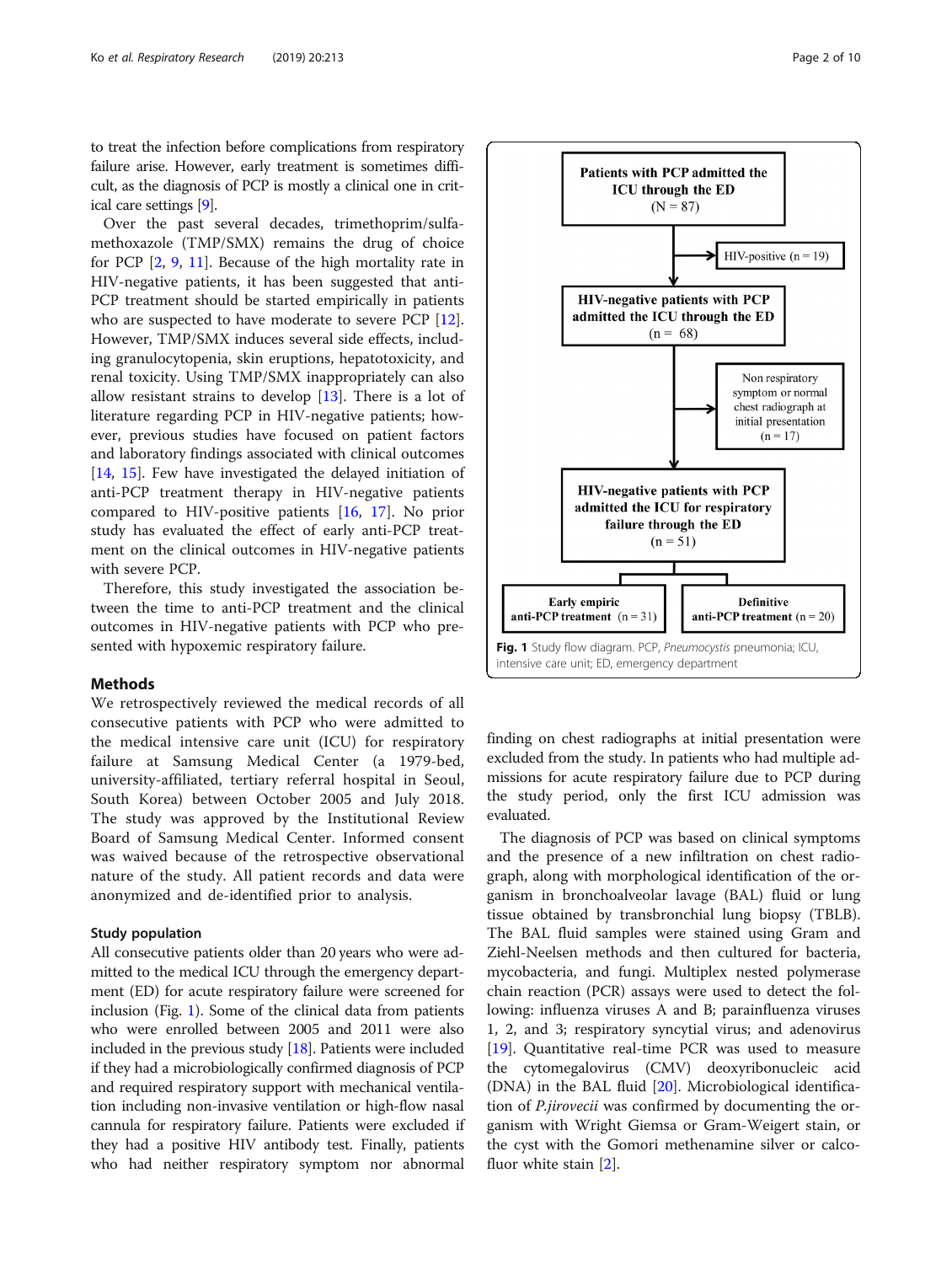### Data collection

The following data were extracted from the medical records: general demographic information, underlying diseases, medications used during the previous month, PCP prophylaxis, need for renal replacement therapy, need for vasopressor support, anti-PCP medication, and newly developed organ failure during the ICU stay. We also collected the following laboratory data from the medical records: the white blood cell count, absolute neutrophil count, absolute lymphocyte count, albumin, C-reactive protein, arterial partial pressure of oxygen  $(PaO<sub>2</sub>)/frac$ tion of inspired oxygen (FiO<sub>2</sub>) ratio (PF ratio), and alveolar-arterial oxygen gradient  $[D(A-a)O_2]$ . The severity of illness was assessed using the Simplified Acute Physiology Score 3 (SAPS 3) and Sequential Organ Failure Assessment (SOFA) score [[21,](#page-9-0) [22](#page-9-0)]. Finally, we studied the clinical outcomes, including the length of ICU stay, the length of hospital stay, and ICU and in-hospital mortality.

The time to anti-PCP treatment interval was defined as the number of hours from the time of emergency room arrival to the initial administration of anti-Pneumocystis antibiotics. We classified patients into two groups according to the timing of initial anti-PCP treatment before or after microbiologic diagnosis [[23\]](#page-9-0): early empiric treatment group and definitive treatment group. The doses of corticosteroids used for immunosuppression and the adjunctive therapy for PCP were expressed as the prednisolone-equivalent doses [\[24](#page-9-0)]. The adjunctive corticosteroid therapy was defined as that started within 72 h of initiating the specific anti-PCP treatment (consisting of at least 40 mg prednisone twice daily for 5 days regardless of the subsequent tapering schedule), and the use of corticosteroids before the onset of PCP [[25\]](#page-9-0). The failure of anti-PCP treatment was defined as follows: (1) progressive clinical deterioration as demonstrated by the inability to maintain a stable  $PaO<sub>2</sub>$  despite an increase in  $FiO<sub>2</sub>$ ; and (2) progressive deterioration of vital signs with an increased  $FiO<sub>2</sub>$  requirement despite 7 days of appropriate therapy [\[11](#page-9-0), [26](#page-9-0)]. Breakthrough PCP infection was defined as that diagnosed in a patient receiving prophylactic agents with known activity against P. jirovecii for at least 7 days prior to the diagnosis [[27](#page-9-0)].

#### Statistical analysis

All data are presented as medians and interquartile range (IQR) for continuous variables, and as numbers and percentages for categorical variables. Continuous variables were analyzed using the Mann-Whitney-Wilcoxon U test. Categorical variables were analyzed using the Pearson  $\chi$ 2 test or Fisher exact test. The Mantel–Haentzel trend test was used to examine the trends in the hospital mortality rate across the time quartiles to anti-PCP treatment [[28](#page-9-0)]. To adjust for potential confouding factors in the association between the time to anti-PCP treatment and in-hospital mortality, multiple logistic regression analysis was used. Finally, we compared baseline characteristics and clinical outcomes between early empiric treatment group and definitive treatment group. Probabilities of survival after anti-PCP treatment for each group were estimated by Kaplan-Meier method and compared by the logrank test. Variables with a P-value less than 0.2 on univariate analyses [[29](#page-9-0)], as well as a priori variables of age and sex were entered into a multiple logistic regression model in which in-hospital mortality was the outcome variable of interest. To reduce the risk of multicollinearity, one closely correlated variable was a candidate for inclusion in the final model. Data are presented as adjusted odds ratios (OR) with 95% confidence intervals (CI). All of the tests were two-sided. P values < 0.05 were considered statistically significant. All analyses were performed using SPSS for Windows (ver. 23.0; IBM Corp., Armonk, NY, USA).

#### Results

#### Study population

During the study period, a total of 117 patients with PCP were admitted to the ICU for respiratory support. Nineteen of these patients were excluded from the study because they had HIV infections. After excluding patients who were initially admitted to general ward from outpatient care with other cause  $(n = 29)$ , those who were transfer to our hospital  $(n = 1)$ , and those with an initial chief complaint that was unrelated to respiratory symptoms ( $n = 17$ ), 51 patients with acute hypoxemic respiratory failure and a new infiltration on chest radiograph were included.

The patients' baseline characteristics are summarized in Table [1](#page-3-0). The median patient age was 52.0 (IQR 40.5– 66.0) years. Thirty-five (68.6%) patients were men. The main underlying conditions associated with the development of PCP included malignancies ( $n = 28$ , 54.9%) and history of solid organ transplant  $(n = 18, 35.3\%)$ . All of the patients were immunosuppressed before developing PCP. Twenty-two (43.1%) patients received systemic steroids. The median prednisolone-equivalent dose was 16.1 (6.2–34.7) mg/day in patients who received systemic steroids. Two (3.9%) patients had a history of receiving prophylactic TMP/SMZ.

At the time of ICU admission, all of the patients had hypoxemia requiring mechanical ventilation  $(n = 43,$ 84.3%) or high-flow nasal cannula support  $(n = 8, 15.7\%)$ . The median PF ratio was 137.2 (112.8–164.6) mmHg. The  $D(A-a)O_2$  was 39.9 (30.8–52.3) mmHg. Twelve (23.5%) patients required vasopressor support and one (2.0%) needed renal replacement therapy. The median SAPS 3 and SOFA scores on ICU admission were 48.0 (37.0–57.5) and 6.0 (5.0–8.0), respectively.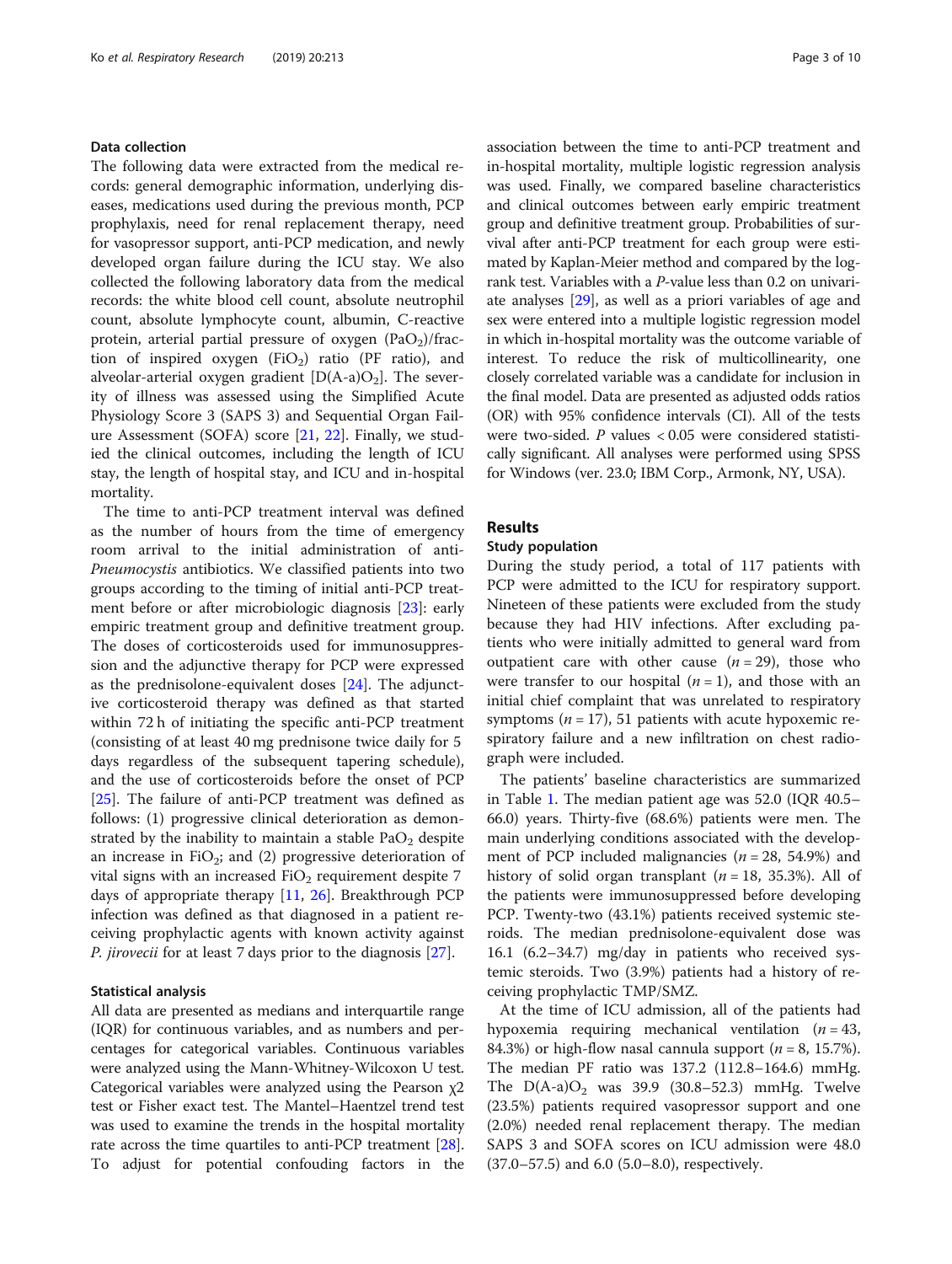<span id="page-3-0"></span>Table 1 Baseline patient characteristics

| Characteristics                                            | No. of patients (%) or median (IQR) |
|------------------------------------------------------------|-------------------------------------|
| Age, years                                                 | 52.0 (40.5-66.0)                    |
| Sex, male                                                  | 35 (68.6)                           |
| Underlying disease                                         |                                     |
| Malignancy                                                 | 28 (54.9)                           |
| Hematologic                                                | 21                                  |
| Solid                                                      | $\overline{7}$                      |
| Solid organ transplant                                     | 18 (35.3)                           |
| Kidney                                                     | 11                                  |
| Liver                                                      | 4                                   |
| Heart                                                      | $\overline{2}$                      |
| Lung                                                       | 1                                   |
| Other <sup>a</sup>                                         | 5(9.8)                              |
| Immunosuppressive agents used, previous month <sup>b</sup> |                                     |
| Steroid only                                               | 18 (35.3)                           |
| Chemotherapy only                                          | 29 (56.9)                           |
| Steroid with chemotherapy                                  | 4(7.8)                              |
| Prednisolone-equivalent dose, mg, if steroid used          | 16.1 (6.2-34.7)                     |
| Pneumocystis prophylaxis                                   | 2(3.9)                              |
| Chest radiography findings                                 |                                     |
| Pleural effusion                                           | 11(21.6)                            |
| Radiographic pulmonary pattern                             |                                     |
| Focal or diffuse alveolar pattern                          | 24 (47.1)                           |
| Focal or diffuse interstitial pattern                      | 5(9.8)                              |
| Focal or diffuse alveolar-interstitial pattern             | 22 (43.1)                           |
| Laboratory findings on ICU admission                       |                                     |
| WBC blood cells,/µL                                        | 7960.0 (5320.0-12,225.0)            |
| Neutrophils,/µL                                            | 5458.0 (3245.0-10,395.0)            |
| Lymphocytes,/µL                                            | 580.0 (324.0-1020.0)                |
| Albumin, g/dL                                              | $2.8$ $(2.4-3.3)$                   |
| CRP, mg/dL                                                 | $12.4(8.2 - 19.6)$                  |
| PaO <sub>2</sub> /FiO <sub>2</sub> ratio, mmHg             | 137.2 (112.8-164.6)                 |
| $D(A-a)O_2$ , mmHg                                         | 39.9 (30.8-52.3)                    |
| Organ failure                                              |                                     |
| Shock                                                      | 12 (23.5)                           |
| Renal failure requiring renal replacement therapy          | 1(2.0)                              |
| Respiratory support on ICU admission day                   |                                     |
| Mechanical ventilation                                     | 43 (84.3)                           |
| High-flow nasal cannula                                    | 8(15.7)                             |
| Severity of illness                                        |                                     |
| SAPS <sub>3</sub>                                          | 48.0 (37.0-57.5)                    |
| SOFA                                                       | $6.0$ $(5.0 - 8.0)$                 |

No. number, IQR interquartile range, ICU intensive care unit, WBC white blood cell, CRP C-reactive protein, PaO<sub>2</sub>/FiO<sub>2</sub> arterial partial pressure of oxygen/fraction of inspired oxygen, D(A-a)O<sub>2</sub> alveolar-arterial oxygen gradient, SAPS 3 Simplified Acute Physiology Score 3, SOFA Sequential Organ Failure Assessment <sup>a</sup>Others include 2 glomerulonephritis, 2 interstitial lung disease, and 1 liver cirrhosis

<sup>b</sup>Chemotherapy includes 4 patients with T-cell immunosuppressant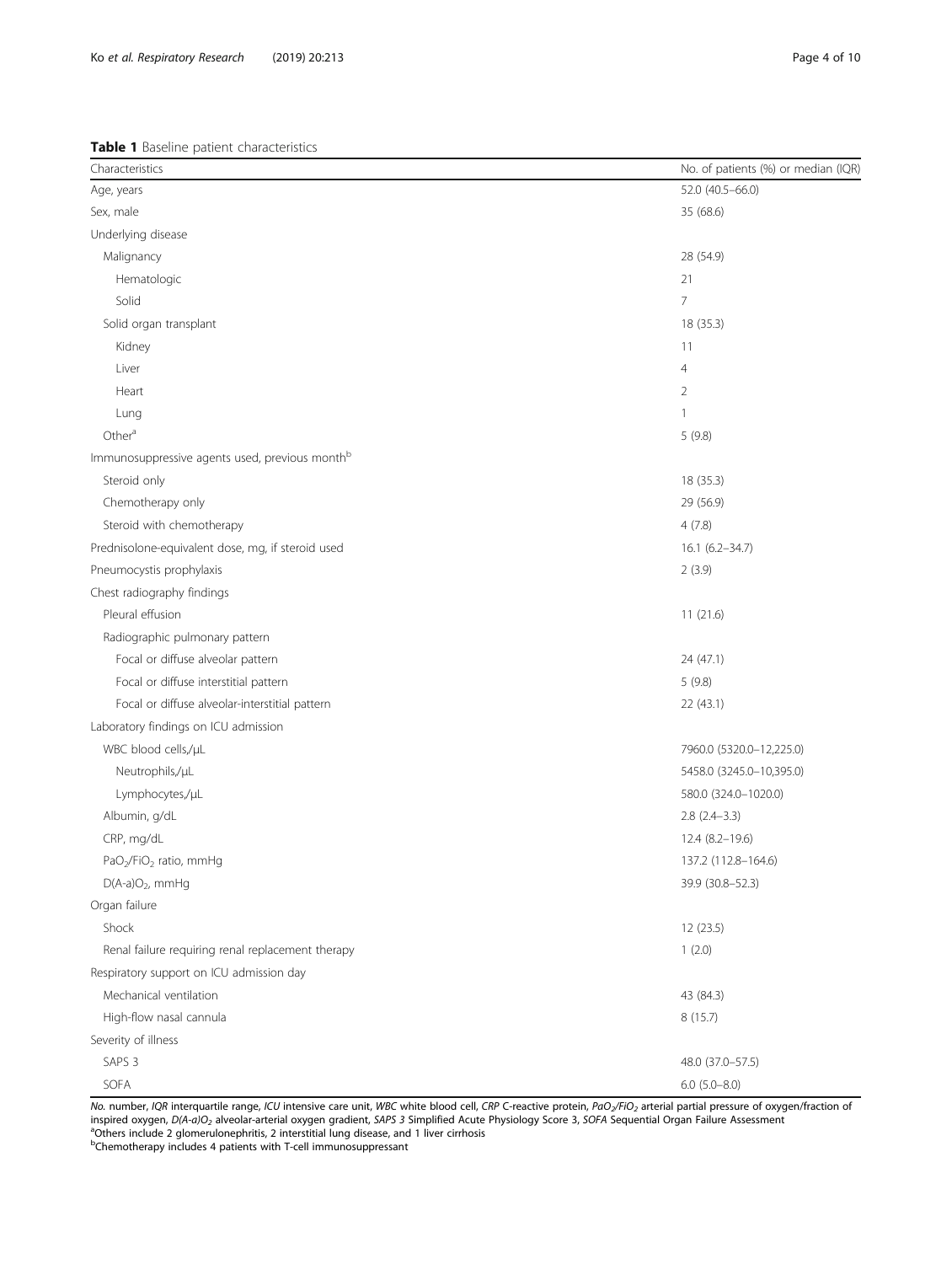#### Diagnosis and treatment of PCP

All of the patients underwent bronchoscopy with BAL  $\pm$ TBLB within 57.7 (30.2–91.7) hours of the ER visit (Table 2). The diagnosis of PCP was based on microbiological identification of *P. jirovecii* in the BAL fluid  $(n =$ 44, 86.3%) or lung biopsy specimens  $(n = 14, 27.5\%)$ . Seven (13.7%) patients were positive for P. jirovecii in both the BAL fluid and pathology specimens. In addition to P. jirovecii, other pathogens were simultaneously isolated from respiratory specimens at the time of diagnosis. The most common simultaneously isolated pathogen was CMV in 13 patients (25.5%), bacteria in 12 (23.5%), and viruses other than CMV in 7 (13.7%).

All of the patients were treated with appropriate anti-PCP treatment, primarily involving TMP (20 mg/kg/ day)/SMZ (100 mg/kg/day). Thirty-one (60.8%) patients were treated with TMP/SMZ empirically prior to confirmation of the microbiological diagnosis. The median time to anti-PCP treatment was 58.0 (28.0–97.8) hours. Baseline characteristics and the hospital mortality rates according to the time to anti-PCP treatment in quartiles are presented in Additional file [1](#page-8-0): Table S1 and Fig. [2](#page-5-0), respectively. Interestingly, the hospital mortality rates were not associated with increasing quartiles of time to anti-PCP treatment ( $P = 0.818$ , test for trend).

All of the patients except one (98.0%) were treated with adjunctive corticosteroids. One patient had an adverse reaction to TMP/SMZ involving an electrolyte imbalance after 7 days of use. After excluding this patient, the initial treatment response was assessed on day 7. Of the 50 patients, 20 (40.0%) did not respond to the initial treatment with TMP/SMZ. These 20 patients were subsequently treated with clindamycin-primaquine  $(n = 14)$ or pentamidine  $(n = 6)$  as salvage therapy for PCP.

During their ICU stays, organ failure newly developed in 33 (64.7%) patients, which included shock requiring vasopressors in 30 patients and acute kidney injury requiring renal replacement therapy in 13 (Table [3\)](#page-5-0). The ICU mortality was 37.3% with a median stay of 15.0 (6.0–29.0) days. Ultimately, 23 (45.1%) patients died while hospitalized. The median hospital stay was 24.0 (15.5–32.5) days.

The early empiric treatment group contained 31 (60.8%) patients and the definitive treatment group contained 20 (39.2%) patients. There were no significant differences in baseline characteristics, and diagnosis and treatment of PCP, except of the median time to anti-PCP treatment (34.2 h for early empiric treatment group vs. 91.7 h for definitive treatment group,  $P < 0.001$ ) (Additional file [2:](#page-8-0) Table S2 and Additional file [3:](#page-8-0) Table S3). In comparison of clinical outcomes between the two groups, there was no significant difference in mortalities and length of stay (Table [3](#page-5-0)). In addition, early empiric treatment did not significantly affect overall survival (Fig. [3](#page-6-0)). Although the probability of survival for early empiric treatment group appears to increase in the first few weeks after anti-PCP treatment, this difference is not statistically significant ( $P = 0.8673$ , log-rank test).

|  | Table 2 Diagnosis and treatment of Pneumocystis pneumonia and clinical outcomes |  |  |
|--|---------------------------------------------------------------------------------|--|--|
|  |                                                                                 |  |  |

| Variables                                             | No. of patients (%) or median (IQR) |
|-------------------------------------------------------|-------------------------------------|
| Microbiological diagnosis                             |                                     |
| Bronchoalveolar lavage fluid                          | 39 (76.5)                           |
| Lung biopsy specimen <sup>a</sup>                     | 12(23.5)                            |
| Time to anti-PCP treatment, hours                     | 58.0 (28.0-97.8)                    |
| Empiric treatment                                     | 31 (60.8)                           |
| Other pathogens identified from respiratory specimens |                                     |
| Cytomegalovirus                                       | 13(25.5)                            |
| Virus other than cytomegalovirus <sup>b</sup>         | 7(13.7)                             |
| Bacteria                                              | 11(21.6)                            |
| <b>MRSA</b>                                           | 5                                   |
| Acinetobacter                                         | 4                                   |
| Pseudomonas                                           | $\overline{2}$                      |
| Initial treatment regimen                             |                                     |
| Trimethoprim/sulfamethoxazole                         | 51 (100.0)                          |
| Adjunctive corticosteroid treatment                   | 50 (98.0)                           |
| Failure to initial treatment                          | 22(43.1)                            |

No. number, IQR interquartile range, PCP Pneumocystis pneumonia, MRSA methicillin-resistant Staphylococcus aureus

<sup>a</sup>7 patients had positive results for the presence of P.jirovecii in both BAL fluid and biopsy specimens

<sup>b</sup>Viruses other than cytomegalovirus included rhinovirus (n = 3), coronavirus (n = 2), and rhinovirus (n = 2)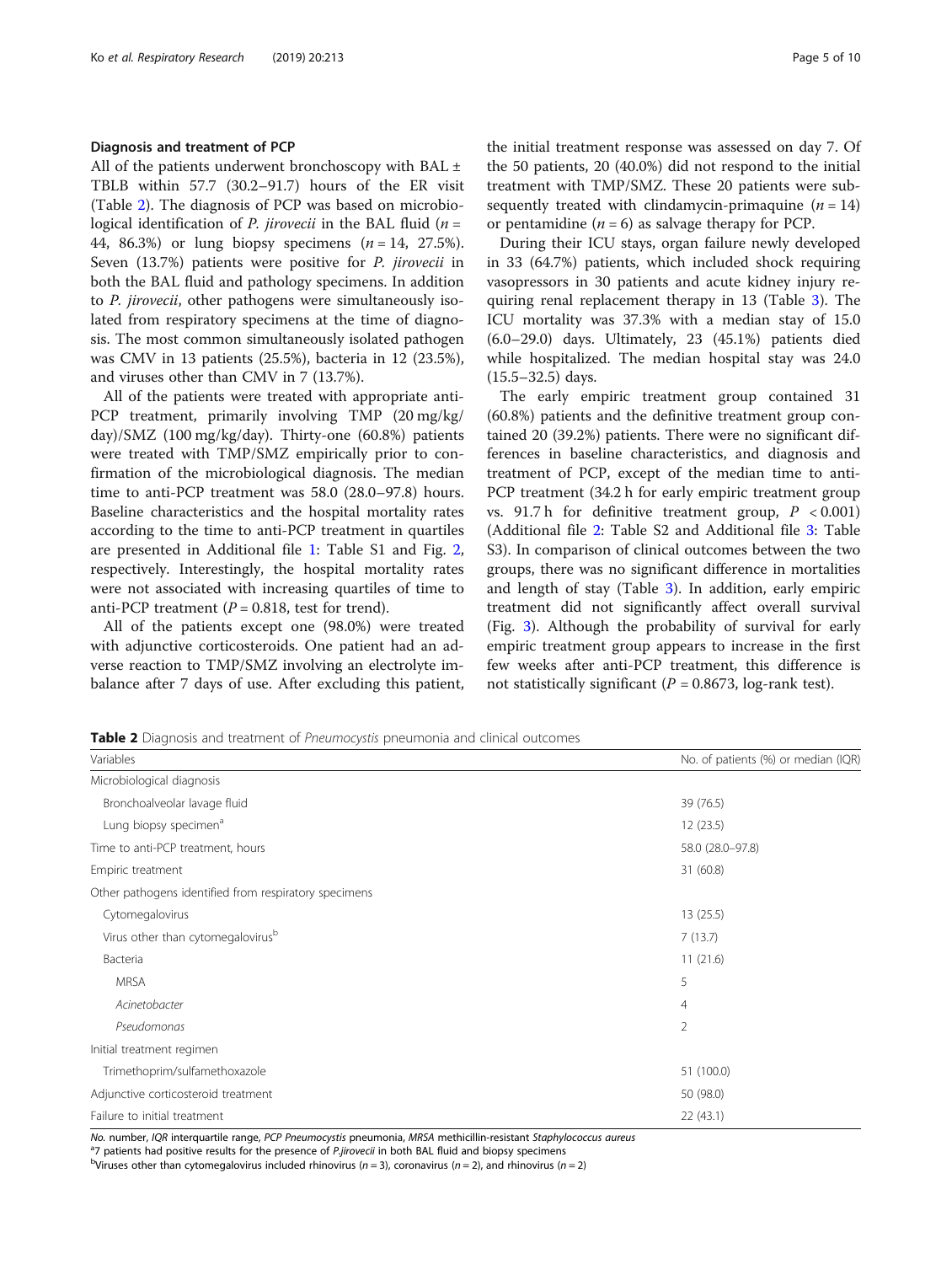<span id="page-5-0"></span>

#### Factors associated with increased hospital mortality

Univariate comparisons of the clinical characteristics of hospital survivors and non-survivors are presented in Table [4](#page-7-0). Compared to survivors, non-survivors were likely to be older (48.0 [34.5–59.0] vs. 64.0 [50.5–69.0],  $P = 0.007$ ), require more mechanical ventilation (67.9% vs. 100%,  $P = 0.009$ ), SAPS 3 score increase  $(43.0 \t[30.5-54.5]$  vs. 56.0  $[46.5-58.0]$ ,  $P =$ 0.030), more CMV co-infection (10.7% vs. 43.5%,  $P =$ 0.011), and failed to initial anti-PCP treatment (21.4% vs. 69.6%,  $P = 0.002$ ). After adjusting for potential confounding factors, age (adjusted OR 1.07, 95% CI 1.01–1.14,  $P = 0.010$ ) and failure to initial treatment (adjusted OR 13.03, 95% CI 2.34-72.65,  $P = 0.005$ ) were independently associated with increased mortality (Table [5](#page-8-0)). However, the time to anti-PCP treatment was not associated with increased mortality.

#### **Discussion**

This study investigated the association between the time to anti-PCP treatment and clinical outcomes in HIVnegative patients with PCP who presented with hypoxemic respiratory failure. Our results suggest that the clinical outcomes in HIV-negative patients with PCP and respiratory failure are unrelated to the time to initiation of anti-PCP treatment. In addition, clinical outcomes of patients received early empiric treatment were not better than those of patients received definitive treatment after microbiologic diagnosis.

Over the last decade, there has been a substantial decline in PCP-related mortality among HIV-positive patients, while there is increasing mortality (from PCP) in HIV-negative patients [\[9](#page-9-0), [10](#page-9-0)]. Delay in therapy in HIVnegative patients compared to HIV-positive patients was associated with higher mortality  $[16, 17]$  $[16, 17]$  $[16, 17]$  $[16, 17]$ . This finding suggests that empiric therapy for PCP should be initiated in patients with high clinical suspicion for PCP. Unfortunately, there is no clinical tool that rapidly identifies patients at risk of PCP in whom empiric treatment is warranted. In addition, the prevalence of PCP in HIVnegative cancer patients with acute respiratory failure and diffuse pulmonary infiltrates is  $< 10\%$  [\[30](#page-9-0), [31](#page-9-0)]. Empiric therapy for PCP in most patients, therefore, would be unnecessary and potentially cause harm.

Although several prior studies found that delayed therapy in anti-PCP treatment was associated with higher mortality [\[16](#page-9-0), [17](#page-9-0)], we found no such difference. It is difficult to explain this discrepancy. It may be due to the difference in the units that were used to measure delayed treatment (hours vs. days). Unlike in previous studies, we measured the time to anti-PCP treatment was calculated in hours instead of days [\[32](#page-9-0)]. Another potential explanation for these conflicting results is

| Characteristics                                   | Overall<br>$(N = 51)$ | Early empiric treatment<br>$(n = 31)$ | Definitive treatment<br>$(n = 20)$ | $P$ value |
|---------------------------------------------------|-----------------------|---------------------------------------|------------------------------------|-----------|
|                                                   |                       |                                       |                                    |           |
| New development of organ failure <sup>a</sup>     |                       |                                       |                                    |           |
| Shock                                             | 30 (58.8)             | 20(64.5)                              | 10(50.0)                           | 0.461     |
| Renal failure requiring renal replacement therapy | 13 (25.5)             | 6(19.4)                               | 7(35.0)                            | 0.356     |
| Extracorporeal membrane oxygenation               | 2(3.9)                | 2(6.5)                                | 0(0.0)                             | 0.674     |
| Outcomes                                          |                       |                                       |                                    |           |
| ICU mortality                                     | 19 (37.3)             | 13(41.9)                              | 6(30.0)                            | 0.573     |
| Length of stay in ICU (days)                      | 15.0 (6.0-29.0)       | $18.0(8.5 - 30.5)$                    | $11.0 (5.0 - 19.0)$                | 0.162     |
| Hospital mortality                                | 23(45.1)              | 15(48.4)                              | 8(40.0)                            | 0.765     |
| Length of stay in hospital (days)                 | 24.0 (15.5 - 32.5)    | 25.0 (16.0-34.5)                      | $20.5(15.5 - 32.0)$                | 0.493     |

Data are presented as number (percentage) or as median (interquartile range)

ICU intensive care units<br><sup>a</sup>Two patients developed shock and renal failure requiring both renal replacement therapy and extracorporeal membrane oxygenation support. Eight patients developed both shock and renal failure requiring renal replacement therapy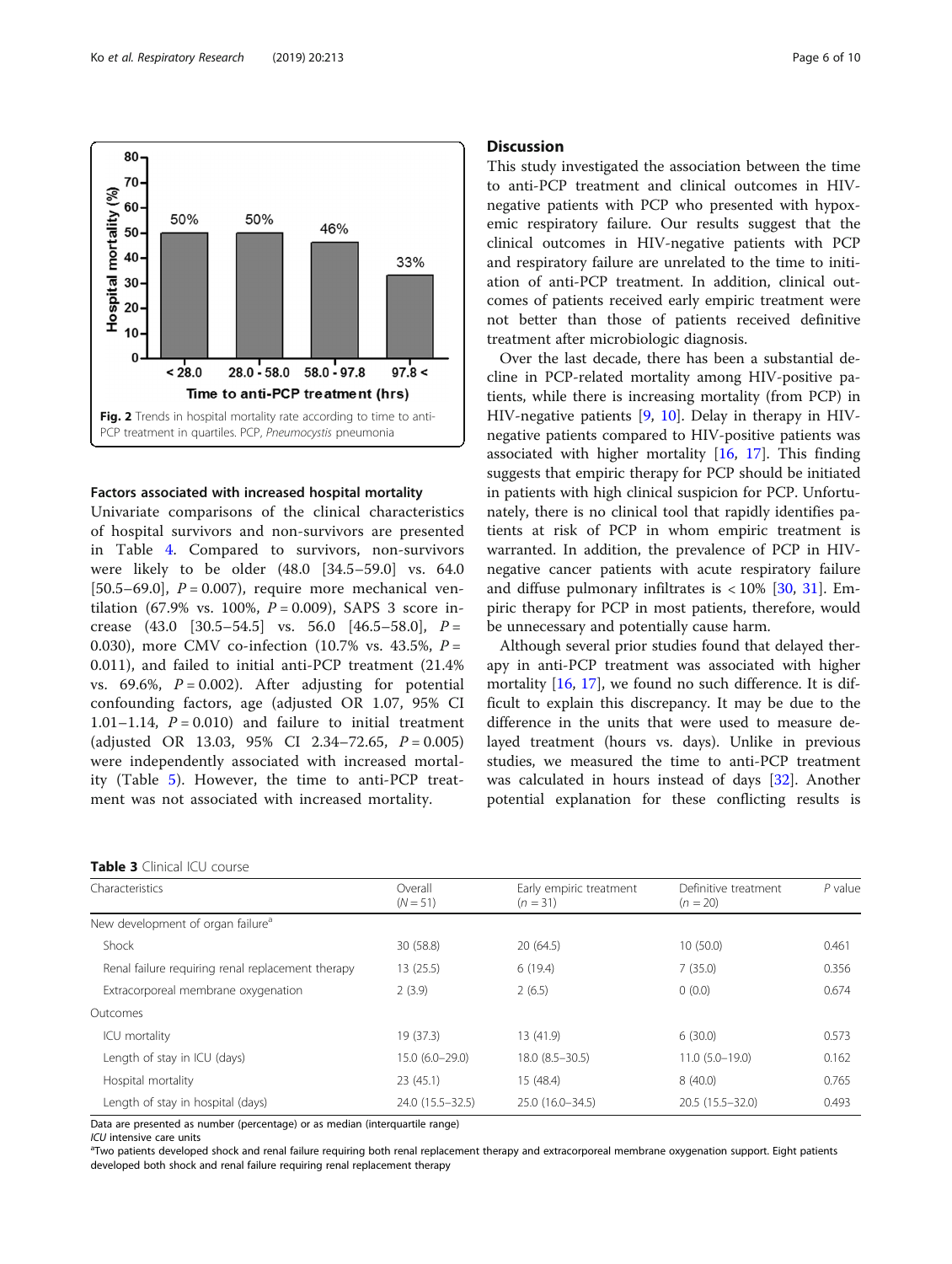<span id="page-6-0"></span>

differences in the study populations. We only included HIV-negative patients in our analysis of the association of time to anti-PCP treatment on mortality. In addition, the majority of patients required mechanical ventilation on admission. These results suggest against empiric treatment PCP in HIV-negative patients who present with hypoxemic respiratory failure given the various (potentially harmful) side effects of this treatment.

PCP in HIV-negative patients causes acute fulminant pneumonia with abrupt-onset respiratory failure and the need for mechanical ventilation [[9,](#page-9-0) [10\]](#page-9-0). We observed a high mortality rate in our patients who required mechanical ventilation, which was consistent with the findings from previous reports  $[14–16, 18]$  $[14–16, 18]$  $[14–16, 18]$  $[14–16, 18]$  $[14–16, 18]$  $[14–16, 18]$  $[14–16, 18]$ . In addition, the severity of illness (at the time of ICU admission) was associated with higher mortality. These findings suggest that a patient's general condition and underlying disease associated with PCP are more important than is early initiation of anti-PCP treatment in HIV-negative patients.

Given its high efficacy and bioavailavility, TMP/SMZ is used as a first-line agent in the treatment of PCP in patients with or without HIV infection [[2,](#page-8-0) [9,](#page-9-0) [11\]](#page-9-0). Despite this, treatment failure has been reported with TMP/ SMZ in 10–40% of patients [[2\]](#page-8-0). Although large randomized trials have shown the efficacy of TMP/SMZ in HIVpositive patients, only a few small observational studies have demonstrated this in HIV-negative patients [[9,](#page-9-0) [10](#page-9-0)].

Therefore, future studies must evaluate the potential association between failure of the initial treatment with TMP/SMX and increased mortality in HIV-negative patients. However, it might be difficult to distinguish the reasons for clinical deterioration, including progressive disease, adverse or failed treatment effects, or concomitant infection. In this study, all of our patients were initially treated with TMP/SMZ. Failure of the initial antimicrobial treatment for PCP was significantly associated with increased mortality. After adjusting for potentially confounding factors, failure of the initial antimicrobial treatment was still significantly associated with increased mortality. In most cases of treatment failure, however, the most likely cause of mortality was disease severity (before diagnosis and treatment), rather than drug resistance [[33](#page-9-0)–[35](#page-9-0)]. Regardless, future studies are needed to substantiate our findings with more patients.

There are several potential limitations to our study that should be acknowledged. First, given its retrospective observational design, this study may have been subject to selection bias. In addition, this study was conducted at a single center with a specialized ICU for a large number of cancer patients receiving chemotherapy. Therefore, our findings may not be readily generalizable to other institutions or patient populations. Finally, we could not compare the results with HIV-positive patients, since the number of HIV-positive patients diagnosed with PCP was too small to compare during the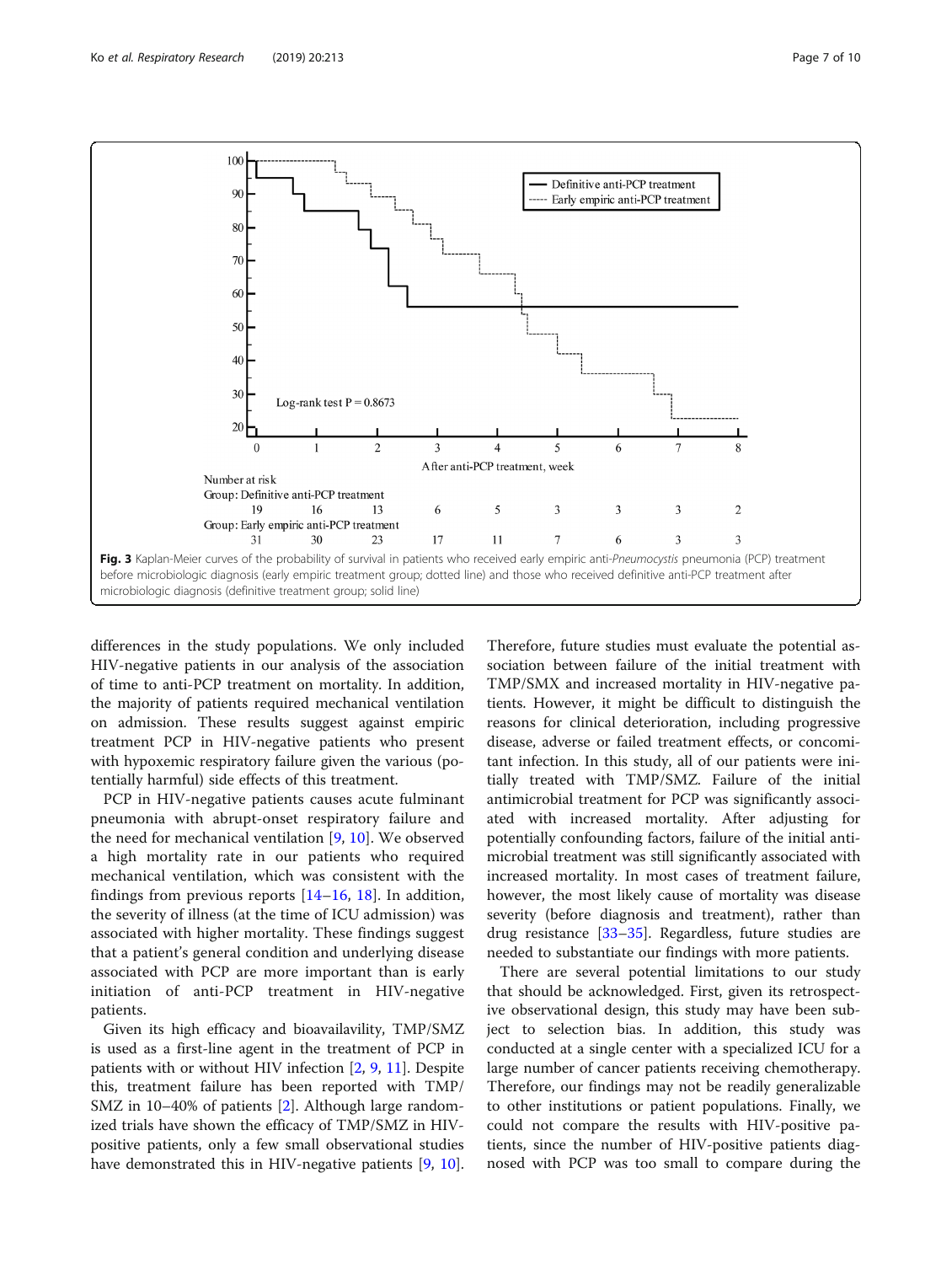### <span id="page-7-0"></span>Table 4 Univariate comparisons of the clinical characteristics of hospital survivors and non-survivors

| Characteristics                                       | Survivors ( $n = 28$ )   | Non-survivors ( $n = 23$ ) | $P$ value |
|-------------------------------------------------------|--------------------------|----------------------------|-----------|
| Age, years                                            | 48.0 (34.5 - 59.0)       | 64.0 (50.5-69.0)           | 0.007     |
| Sex, male                                             | 17(60.7)                 | 18 (78.3)                  | 0.298     |
| Underlying disease                                    |                          |                            | 0.589     |
| Malignancy                                            | 13 (46.4)                | 15(65.2)                   |           |
| Solid organ transplant                                | 12 (42.9)                | 6(26.1)                    |           |
| Others                                                | 3(10.7)                  | 2(8.7)                     |           |
| Immunosuppressive agent use, previous month           |                          |                            | 0.548     |
| Steroid only                                          | 9(32.1)                  | 9(39.1)                    |           |
| Chemotherapy only                                     | 4(14.3)                  | 1(4.3)                     |           |
| Steroid with chemotherapy                             | 15 (53.6)                | 13(56.5)                   |           |
| Pneumocystis prophylaxis                              | 0(0.0)                   | 2(8.7)                     | 0.386     |
| Chest radiography findings                            |                          |                            |           |
| Pleural effusion                                      | 8(28.6)                  | 3(13.0)                    | 0.305     |
| Radiographic pulmonary patterns                       |                          |                            | 1.000     |
| Focal or diffuse alveolar pattern                     | 13 (46.4)                | 11(47.8)                   |           |
| Focal or diffuse interstitial pattern                 | 3(10.7)                  | 2(8.7)                     |           |
| Focal or diffuse alveolar-interstitial pattern        | 12 (42.9)                | 10(43.5)                   |           |
| Laboratory findings on ICU admission                  | 9215.0 (5320.0-12,225.0) | 6980.0 (5245.0-12,535.0)   | 0.757     |
| WBC blood cells, /µL                                  | 5591.0 (2880.0-10,395.0) | 5458.0 (4235.0-10,960.0)   | 0.670     |
| Neutrophils, /µL                                      | 648.0 (389.5-1278.0)     | 560.0 (278.0-724.5)        | 0.244     |
| Lymphocytes, /µL                                      | $8.7(4.0-16.0)$          | $11.9(5.1 - 28.8)$         | 0.232     |
| Albumin, g/dL                                         | $2.9(2.5-3.6)$           | $2.8$ $(2.4 - 3.0)$        | 0.136     |
| CRP, mg/dL                                            | $11.8(8.4-19.1)$         | $15.0(7.4-21.8)$           | 0.570     |
| PaO <sub>2</sub> /FiO <sub>2</sub> ratio, mmHg        | 147.0 (102.3-170.5)      | 131.2 (116.8-160.6)        | 0.619     |
| $D(A-a)O2$ , mmHq                                     | 38.5 (30.6-51.5)         | $41.6(31.1 - 54.0)$        | 0.771     |
| Organ failure on ICU admission                        |                          |                            |           |
| Shock                                                 | 7(25.0)                  | 5(21.7)                    | 1.000     |
| Renal failure requiring renal replacement therapy     | 0(0.0)                   | 1(4.3)                     | 0.921     |
| Respiratory support on ICU admission day              |                          |                            | 0.016     |
| Mechanical ventilation                                | 20 (71.4)                | 23 (100.0)                 |           |
| High-flow nasal cannula                               | 8(28.6)                  | 0(0.0)                     |           |
| Severity of illness                                   |                          |                            |           |
| SAPS3                                                 | 43.0 (30.5-54.5)         | 56.0 (46.5 - 58.0)         | 0.030     |
| SOFA                                                  | $6.0$ $(4.5-7.5)$        | $6.0$ $(5.0 - 8.5)$        | 0.445     |
| Other pathogens identified from respiratory specimens |                          |                            |           |
| Cytomegalovirus                                       | 3(10.7)                  | 10(43.5)                   | 0.011     |
| Virus other than cytomegalovirus                      | 4(14.3)                  | 3(13.0)                    | 1.000     |
| Bacteria                                              | 3(10.7)                  | 7(30.4)                    | 0.078     |
| Time to anti-PCP treatment, hours                     | 64.5 (32.5-103.3)        | 46.2 (26.6-91.7)           | 0.447     |
| Empiric treatment                                     | 16(57.1)                 | 15(65.2)                   | 0.765     |
| Failure to initial treatment                          | 6(21.4)                  | 16 (69.6)                  | 0.002     |

ICU intensive care unit, WBC white blood cell, CRP C-reactive protein, PaO<sub>2</sub>/FiO<sub>2</sub> arterial partial pressure of oxygen/fraction of inspired oxygen, D(A-a)O<sub>2</sub> alveolar-<br>arterial oxygen gradient, SAPS 3 Simplified Acute P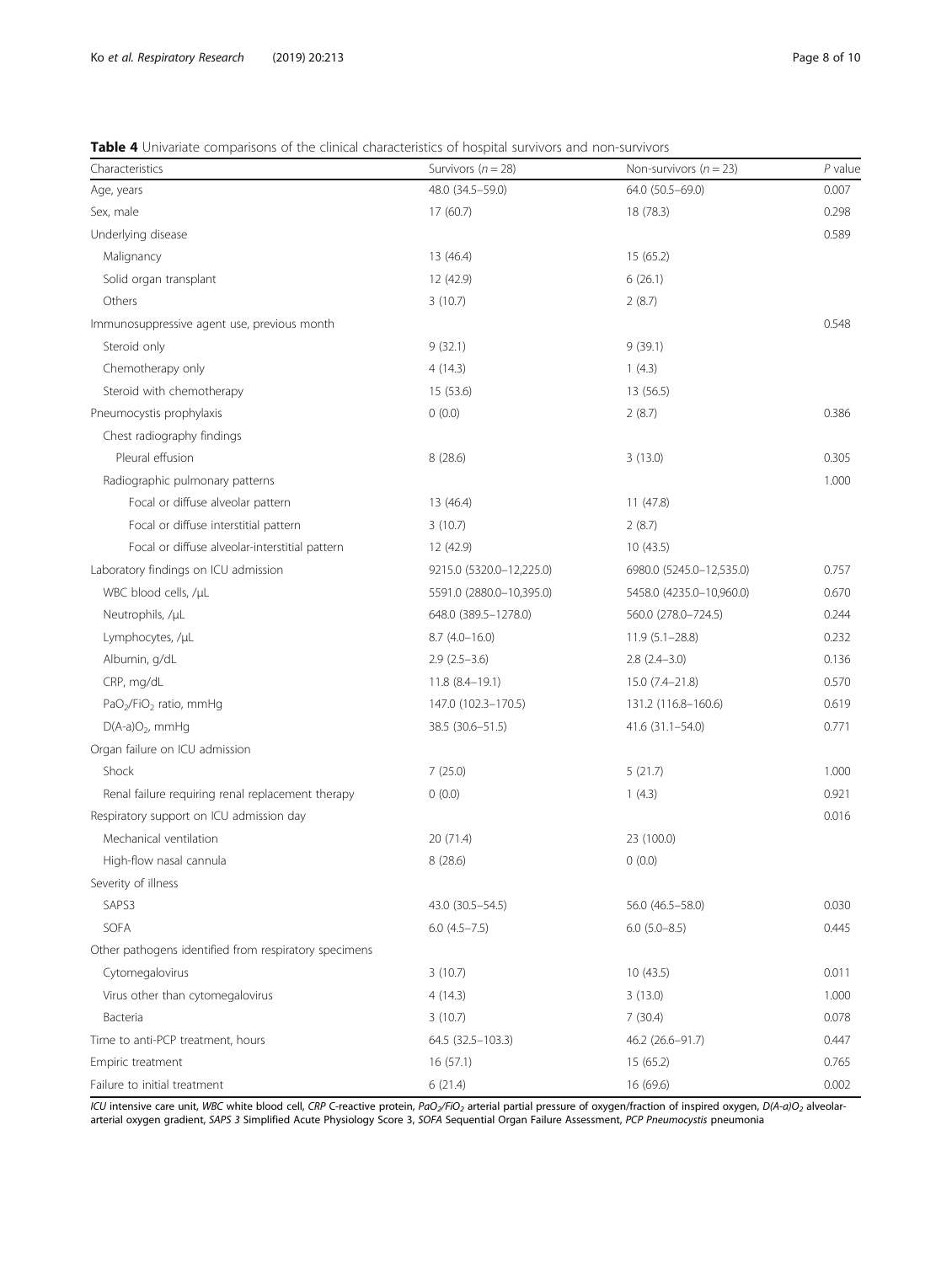#### <span id="page-8-0"></span>Table 5 Clinical factors affecting hospital mortality

|                                  | Univariable |                |           | Multivariable <sup>+</sup> |                |           |
|----------------------------------|-------------|----------------|-----------|----------------------------|----------------|-----------|
|                                  | Crude OR    | 95% CI         | $P$ value | Adjusted OR                | 95% CI         | $P$ value |
| Age                              | 1.06        | $1.01 - 1.10$  | 0.011     | 1.07                       | $1.01 - 1.14$  | 0.034     |
| Gender                           | 0.43        | $0.12 - 1.50$  | 0.184     | 0.80                       | $0.10 - 6.06$  | 0.826     |
| SAPS <sub>3</sub>                | 1.05        | $1.00 - 1.10$  | 0.033     | 1.05                       | $0.98 - 1.13$  | 0.149     |
| Serum albumin, g/dL              | 0.47        | $0.18 - 1.26$  | 0.133     | 0.58                       | $0.13 - 2.56$  | 0.469     |
| Cytomegalovirus co-infection     | 5.50        | 1.44-20.96     | 0.013     | 3.19                       | $0.52 - 19.63$ | 0.212     |
| Bacterial co-infection           | 3.65        | $0.82 - 16.19$ | 0.089     | 2.90                       | $0.34 - 24.32$ | 0.327     |
| Time to anti-PCP treatment, hour | 1.00        | $0.99 - 1.01$  | 0.939     | 1.01                       | $0.99 - 1.02$  | 0.307     |
| Failure to initial treatment     | 8.38        | 2.36-29.74     | 0.001     | 14.12                      | $2.23 - 89.38$ | 0.005     |

OR odds ratio, CI confidence interval, SAPS Simplified Acute Physiology Score 3, PCP Pneumocystis pneumonia

study period. However, patients with hematologic malignancies and solid tumors receiving chemotherapy do have a higher risk of PCP compared to that of other HIV-negative patients [\[6](#page-9-0)–[8\]](#page-9-0). Therefore, our results represent actual practice in the treatment of PCP in HIVnegative patients.

## Conclusion

In conclusion, our data suggest that there is no relationship between the time to anti-PCP treatment and the treatment outcome in HIV-negative patients with PCP and associated hypoxic respiratory failure.

#### Supplementary information

Supplementary information accompanies this paper at [https://doi.org/10.](https://doi.org/10.1186/s12931-019-1188-6) [1186/s12931-019-1188-6.](https://doi.org/10.1186/s12931-019-1188-6)

Additional file 1. Table S1. Comparison of baseline characteristics of 51 patients according to the quartiles of time to anti-PCP treatment.

Additional file 2. Table S2. Comparison of baseline patient characteristics according to initiation time of anti-PCP treatment.

Additional file 3. Table S3. Comparison of diagnosis and treatment of PCP and clinical outcomes according to initiation time of anti-PCP treatment.

#### Abbreviations

BAL: Bronchoalveolar lavage; CI: Confidence interval; CMV: Cytomegalovirus; D(A-a)O<sub>2</sub>: Alveolar-arterial oxygen gradient; DNA: Deoxyribonucleic acid; ED: Emergency department; HIV: Human immunodeficiency virus; ICU: Intensive care unit; IQR: Interquartile range; OR: Odds ratio; PCP: Pneumocystis pneumonia; PCR: Polymerase chain reaction; PF: Arterial partial pressure of oxygen/fraction of inspired oxygen; SAPS 3: Simplified Acute Physiology Score 3; SOFA: Sequential Organ Failure Assessment; TBLB: Transbronchial lung biopsy; TMP/SMX: Trimethoprim/sulfamethoxazole

#### Acknowledgements

Not applicable.

#### Authors' contributions

REK conceived and designed the study, analyzed the data and drafted this manuscript. SJN, KH and GYS contributed to the design of this study, analysis of the data, and writing of the manuscript. KJ conceived and designed the study, analyzed the data, and wrote the final manuscript. All authors have read and approved the final manuscript.

#### Funding

This work was supported by a Samsung Medical Center grant (OTA1802901).

#### Availability of data and materials

The data that support the findings of this study are available on request from the corresponding author. The data are not publicly available due to privacy or ethical restrictions.

#### Ethics approval and consent to participate

The Institutional Review Board of Samsung Medical Center approved this study and waived the requirement for informed consent given its observational nature.

# Consent for publication

Not applicable.

#### Competing interests

The authors declare that they have no competing interests.

#### Author details

<sup>1</sup>Department of Critical Care Medicine, Samsung Medical Center, Sungkyunkwan University School of Medicine, 81 Irwon-ro, Gangnam-gu, Seoul 06351, Republic of Korea. <sup>2</sup> Division of Infectious Diseases, Department of Medicine, Samsung Medical Center, Sungkyunkwan University School of Medicine, Seoul, Republic of Korea. <sup>3</sup> Division of Pulmonary and Critical Care Medicine, Department of Medicine, Samsung Medical Center, Sungkyunkwan University School of Medicine, 81 Irwon-ro, Gangnam-gu, Seoul 06351, Republic of Korea.

#### Received: 5 August 2019 Accepted: 11 September 2019 Published online: 26 September 2019

#### References

- 1. Kovacs JA, Hiemenz JW, Macher AM, Stover D, Murray HW, Shelhamer J, et al. Pneumocystis carinii pneumonia: a comparison between patients with the acquired immunodeficiency syndrome and patients with other immunodeficiencies. Ann Intern Med. 1984;100:663–71.
- 2. Thomas CF Jr, Limper AH. Pneumocystis pneumonia. N Engl J Med. 2004;350:2487–98.
- 3. Bitar D, Lortholary O, Le Strat Y, Nicolau J, Coignard B, Tattevin P, et al. Population-based analysis of invasive fungal infections, France, 2001-2010. Emerg Infect Dis. 2014;20:1149–55.
- 4. Kaplan JE, Hanson D, Dworkin MS, Frederick T, Bertolli J, Lindegren ML, et al. Epidemiology of human immunodeficiency virus-associated opportunistic infections in the United States in the era of highly active antiretroviral therapy. Clin Infect Dis. 2000;30(Suppl 1):S5–14.
- 5. Palella FJ Jr, Delaney KM, Moorman AC, Loveless MO, Fuhrer J, Satten GA, et al. Declining morbidity and mortality among patients with advanced human immunodeficiency virus infection. HIV outpatient study investigators. N Engl J Med. 1998;338:853–60.